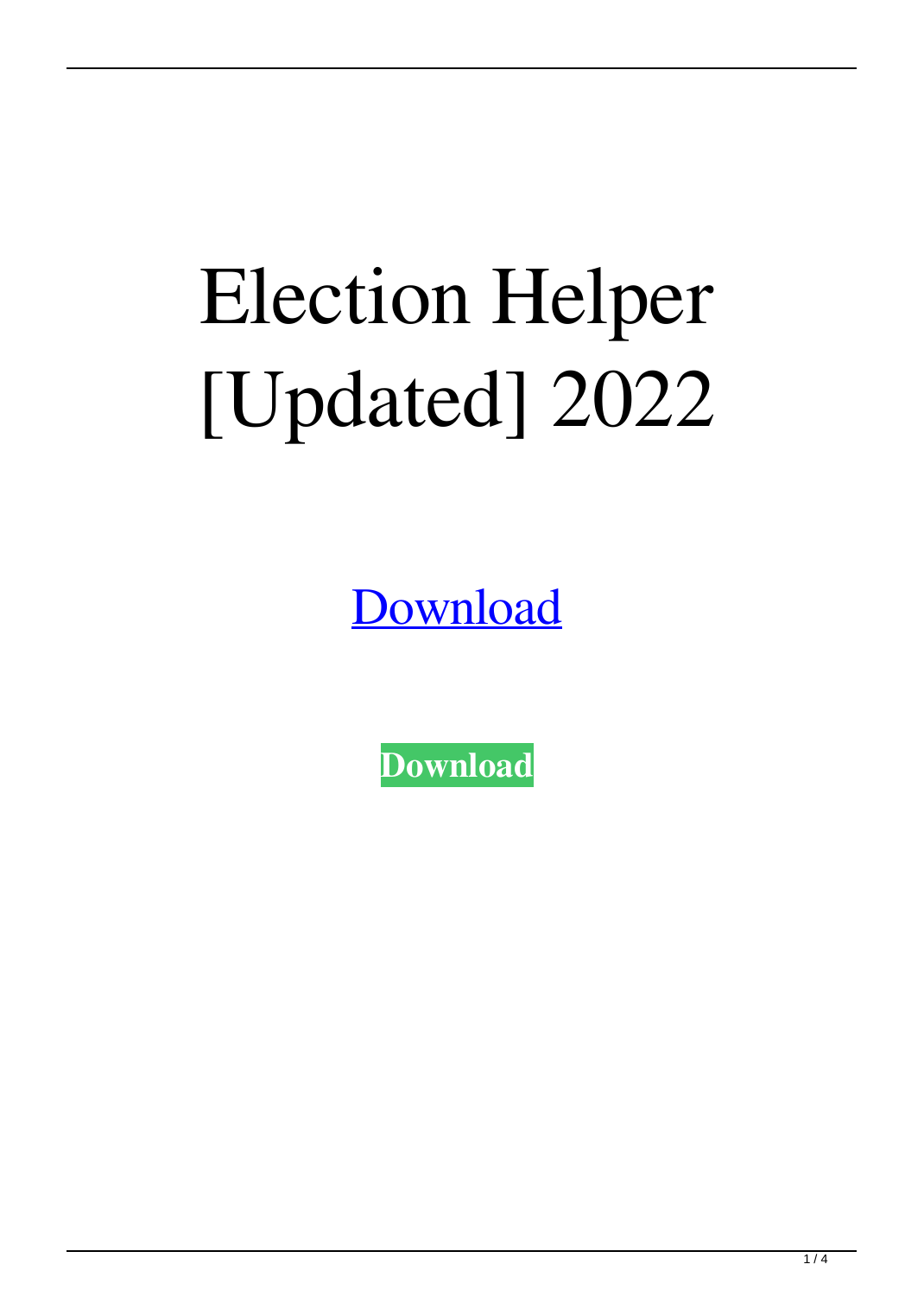## **Election Helper Activation Code With Keygen**

Naturesgift.ca has created this web based tool to help people and organizations use astrology in their decision making. In this presentation we will explore using astrology to make an election for anyone from anyone in the world. Election Helper Crack is a web-based system which will help you look at your possible future. Included with Election Helper is an astro-clock. This will tell you when a particular hour is at the zenith and indicate the hour in 24 hour format. Because it is important to be able to tell what time it is in any part of the world, in many areas of the world the cities have time zones. These are called timezones. The time-zone can be selected in the settings menu. In addition to the time-zone is a declination chart. There is also a diary to record any important happenings. Some of the information available includes the months, days, and hours of the year, the moon phases, the planets, the sun and moon positions, as well as the planetary hours for the next 24 hours. There is even a catalog of horary. There are also an aphelion, perihelion, and apogee. There are many different types of houses in astrology. There are also various "aspects" and "conjunctions." We'll cover most of these in more depth in the next two seminars. For now we'll just discuss the basics of aspects. Astrologically, we call these aspects. There are many different types of aspects. On the chart they are called "conjunctions." Using a real chart we'll discuss some basic aspects, including: Direct aspect Inverse aspect Superior aspect Inferior aspect Semi-sextile Quintile Quadrature If we start at the 3rd house we'll find the 3rd house on the ascendant. The 3rd house is called the Lord of the 3rd. It is the house of partners. This is the house of partnerships, marriage, lovers, and courtship. The ascending node on the 3rd house is the point where the Sun crosses the ecliptic from south to north. The 3rd house is the house of your partner. Now that the Ascendant is on the 3rd house, we need to move on to the 7th house. To do that we need to

## **Election Helper Crack Download [32|64bit] [Latest-2022]**

1. One function that shows both the present time (or nearest future time) on the top right of the screen, as well as a chart with the declination line at the bottom of the screen. 2. One function that can show up to 24 horary data items at a time. (See the linked menu for the current data item number in the upper right of the screen.) 3. One function that will show either the azimuth for that day or the natal hour, if the date is known. This is handy when a time is needed to act in a project. 4. One function that shows the solar and lunar phases. The lunar phase function can also be used to display the sun and moon in the sky. 5. The Election Helper program has a built-in sound alert that lets you know when you are getting near the time of the day you want to use. If you are using the solar/lunar phase or astro-clock functions, the sound tells you when the "sun" or "moon" is on the horizon, and that you are close to the time you need. If you choose to use a sound alert, you can hear this little reminder by pressing the sound button on your keyboard. PURPOSE: The Election Helper program is designed for individuals who are studying astrology, spiritual astrology, alternative healing, NLP, or any other psychic system. It is also a good tool for those who are doing spiritual work with the tarot or using spiritual astrology. HELP: The Election Helper project is available for a donation of \$5 (or about \$0.50 a month). You can make a donation online by selecting the "Make a Donation" link on the Downloads page. INFORMATION: The Election Helper website can be found at For questions about using the Election Helper in your own project, please contact Mr. Nick at his website at If you want to send me an e-mail message, please do so at jolson@astrology-online.com PLEASE NOTE: I am no longer doing email consultations. My email is now closed to new customers. If you want to find out about my astrology services, please see the astrology-online.com website. Description: The Election Helper is a browser-based program that is part of my books, kit 77a5ca646e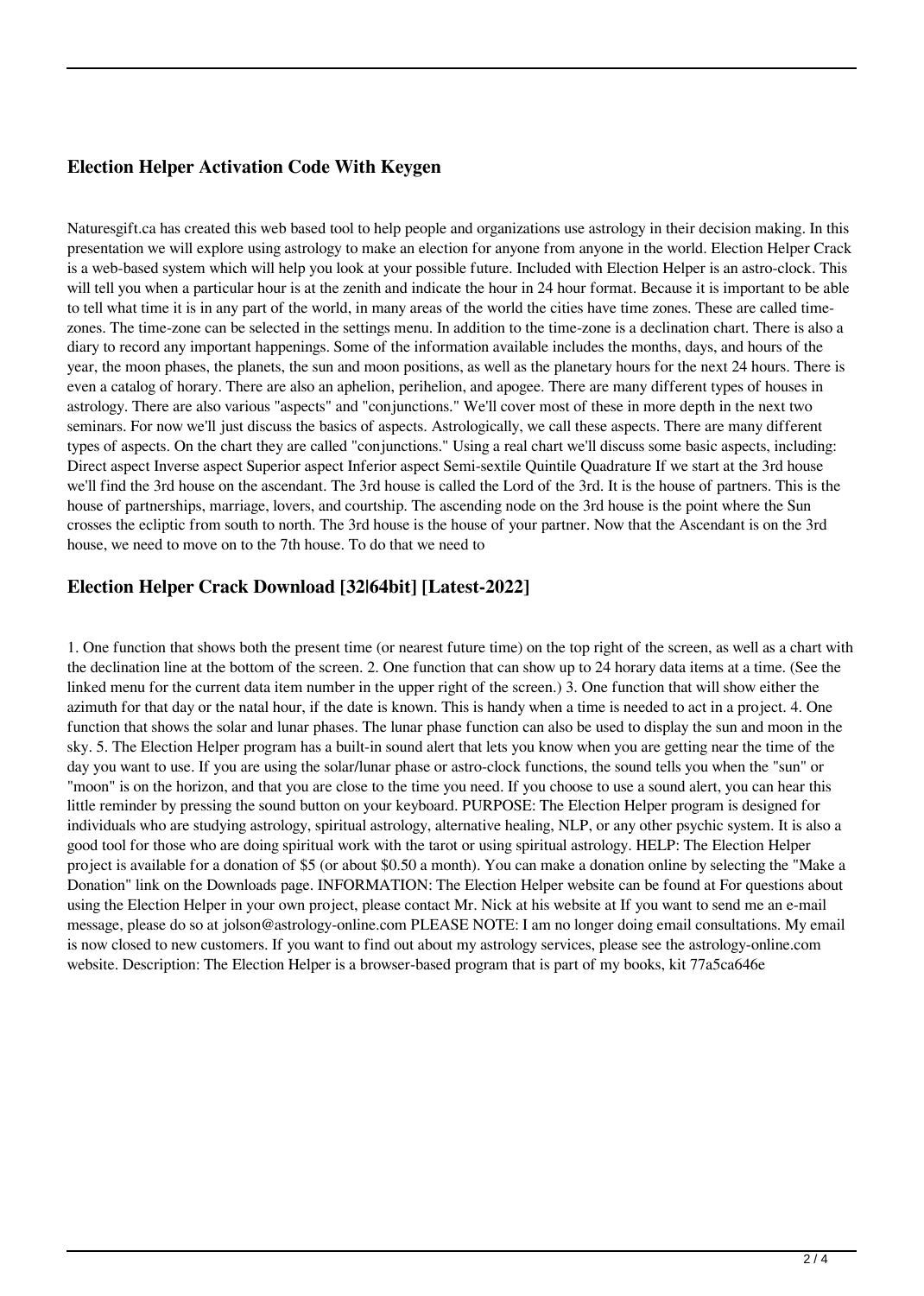## **Election Helper Crack + Serial Number Full Torrent**

- Plot the positions of the planets as you enter them in the planet chart. - Store/record position of the planets to a database. - Calculate positions from a date/time from your database. - Update positions in a database from a time/date from a stored position. - Find your declination. - Find the time when the Sun, Moon, Mars and Venus are in mutual aspects to each other. - Choose from 12, 24 or 36 hours to display a natal chart. - Display solar and lunar eclipses. - Calculate all time/place/text/earth-type aspects and all natal and angular aspects. - Display all your natal and angular aspects on a plot. - Display the planets in the chart with a zoom and drag function. - Set the zodiac sign to your birth-chart and the Sun, Moon, Mercury and Mars to their positions when you were born. - Fill in birth times in the form you wish to display them. - This program has an option to create a chart in electionhelper format. - Create a solar eclipse chart. - Display the positions of the Sun, Moon, Mars and Venus for you in the chart. - View the chart with text, symbols, textboxes and much more. - Export the chart to JPEG, TIFF or PDF format. - Export the chart to an electionhelper file. - Calculate a planetary influence by date, place, text, date/time and more. - Calculate a planetary influence from your birth date. - Update your natal chart from an electionhelper file. - Get an electionhelper file from any natal chart. - Get an electionhelper file from any planetary influence chart. - Get an electionhelper file from a chart that has a planetary influence from a date, place, time or text. - Calculate a chart for the day you are born (Sun, Moon, Mercury, Mars and Venus). - Create an electionhelper file for the day you were born. - Create an electionhelper file for the day you were born with all signs and houses. - Calculate an electionhelper file for the day you were born. - Calculate an electionhelper file for the day you were born with all signs and houses. - Calculate an electionhelper file for the day you were born from a time/

### **What's New in the?**

Election Helper (with both geocentric and heliocentric planet positions) is a package tool that includes an astro-clock and a tool for helping you pick a good astrological time to act to your best. Spiritual astrology can help you understand yourself and others better. With greater understanding we can all get along much more harmoniously. This enhances the quality of life and helps our soul growth. Election Helper also displays a declination chart and calculates cosmodynes plus lots of traditional horary data. You might want to add the Election Helper package into your package tool list.

 $=$  $=$  $=$  $=$  $=$  $Here$  is the Election Helper package: Election Helper (with both geocentric and heliocentric planet positions) is a package tool that includes an astroclock and a tool for helping you pick a good astrological time to act to your best. Spiritual astrology can help you understand yourself and others better. With greater understanding we can all get along much more harmoniously. This enhances the quality of life and helps our soul growth. Election Helper also displays a declination chart and calculates cosmodynes plus lots of traditional horary data. You might want to add the Election Helper package into your package tool list.

=============================================================== Election Helper Description: Election Helper (with both geocentric and heliocentric planet positions) is a package tool that includes an astro-clock and a tool for helping you pick a good astrological time to act to your best. Spiritual astrology can help you understand yourself and others better. With greater understanding we can all get along much more harmoniously. This enhances the quality of life and helps our soul growth. Election Helper also displays a declination chart and calculates cosmodynes plus lots of traditional horary data. You might want to add the Election Helper package into your package tool list.

=============================================================== Here is the Election Helper package: Election Helper (with both geocentric and heliocentric planet positions) is a package tool that includes an astroclock and a tool for helping you pick a good astrological time to act to your best. Spiritual astrology can help you understand yourself and others better. With greater understanding we can all get along much more harmoniously. This enhances the quality of life and helps our soul growth. Election Helper also displays a declination chart and calculates cosmodynes plus lots of traditional horary data. You might want to add the Election Helper package into your package tool list.

= Election Helper Description:

Election Hel